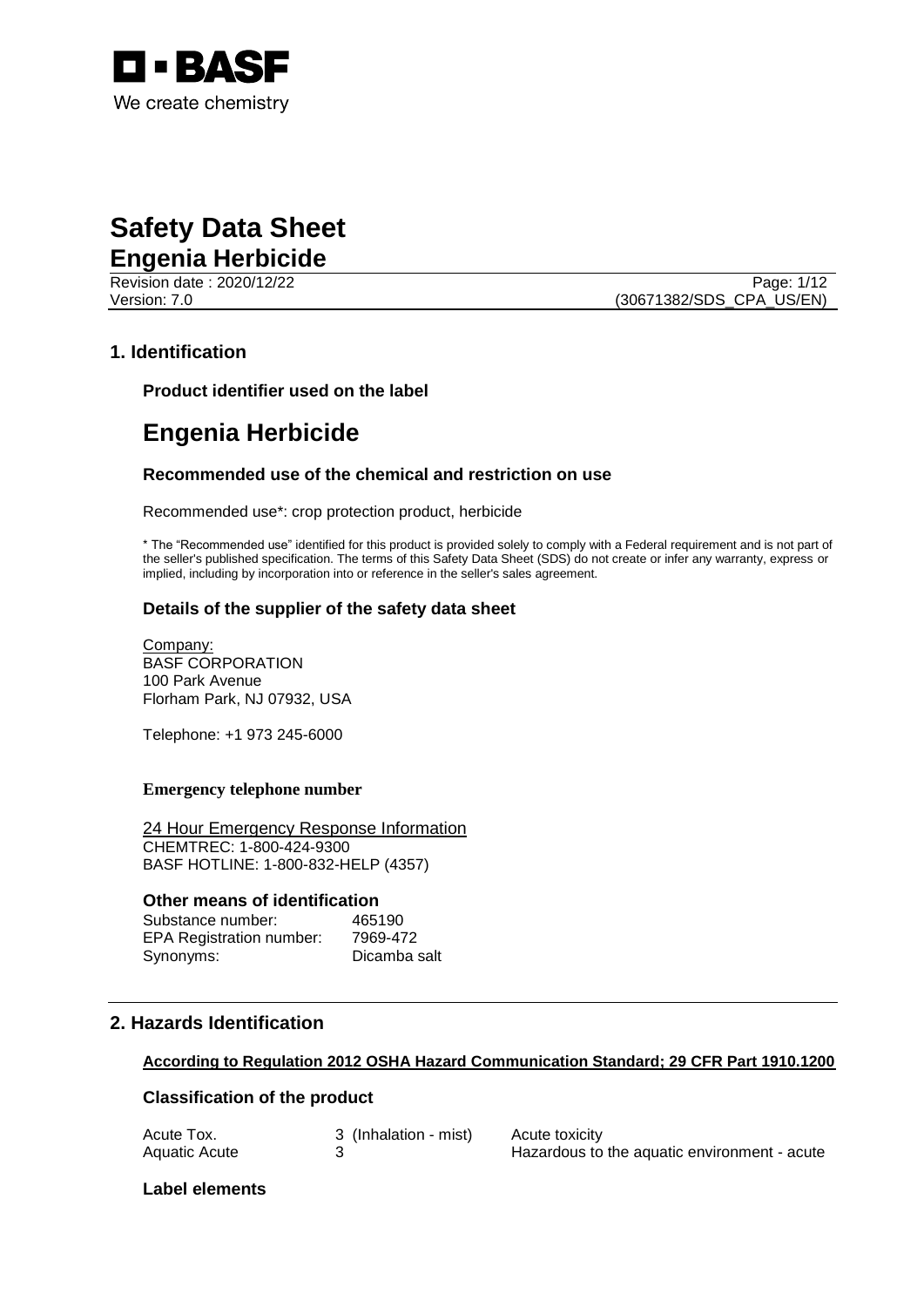**Engenia Herbicide**

Revision date : 2020/12/22 Page: 2/12<br>
Version: 7.0 (30671382/SDS\_CPA\_US/EN) (30671382/SDS\_CPA\_US/EN)

| Pictogram:                                                                             |                                                                                                                     |
|----------------------------------------------------------------------------------------|---------------------------------------------------------------------------------------------------------------------|
|                                                                                        |                                                                                                                     |
| Signal Word:<br>Danger                                                                 |                                                                                                                     |
| <b>Hazard Statement:</b><br>H331<br>H402                                               | Toxic if inhaled.<br>Harmful to aquatic life.                                                                       |
| Precautionary Statements (Prevention):<br>P <sub>271</sub><br>P <sub>261</sub><br>P273 | Use only outdoors or in a well-ventilated area.<br>Avoid breathing mist.<br>Avoid release to the environment.       |
| Precautionary Statements (Response):<br>P311<br>$P304 + P340$                          | Call a POISON CENTER or physician.<br>IF INHALED: Remove person to fresh air and keep comfortable for<br>breathing. |
| Precautionary Statements (Storage):<br>P403 + P233<br>P405                             | Store in a well-ventilated place. Keep container tightly closed.<br>Store locked up.                                |
| Precautionary Statements (Disposal):<br>P501                                           | Dispose of contents/container in accordance with local regulations.                                                 |

#### **3. Composition / Information on Ingredients**

#### **According to Regulation 2012 OSHA Hazard Communication Standard; 29 CFR Part 1910.1200**

dicamba

CAS Number: 1918-00-9 Content (W/W): 48.4 % Synonym: Dicamba

N,N-bis(3-aminopropyl)methylamine CAS Number: 105-83-9 Content (W/W): 10.0 - 15.0% Synonym: No data available.

The product contains:

| <b>CAS Number</b> | Weight % | <b>Chemical name</b> |  |
|-------------------|----------|----------------------|--|
| 1918-00-9         | 48.38 %  | dicamba              |  |

#### **4. First-Aid Measures**

**Description of first aid measures**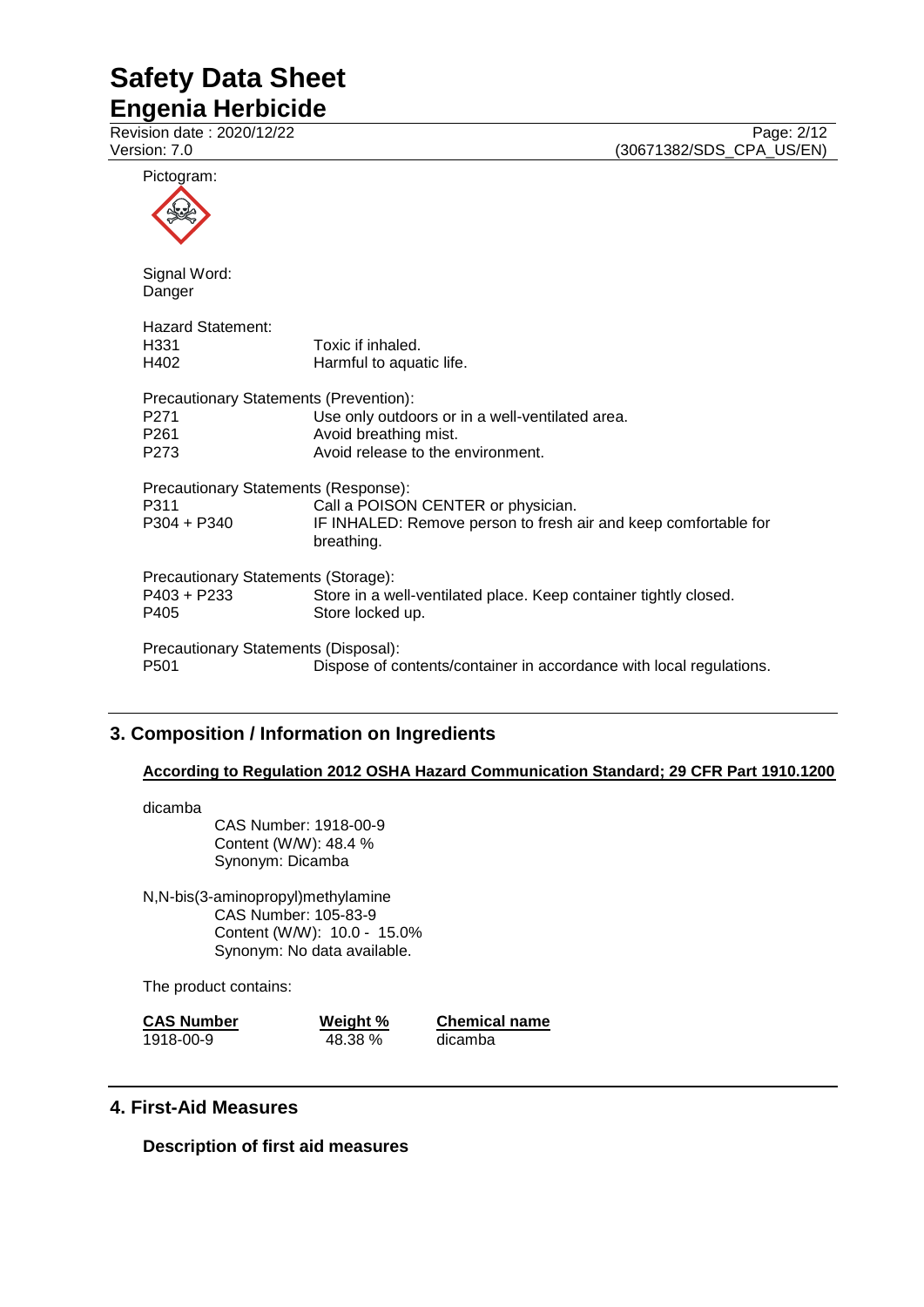**Engenia Herbicide**

Revision date : 2020/12/22 Page: 3/12<br>
Version: 7.0 (30671382/SDS CPA US/EN) (30671382/SDS\_CPA\_US/EN)

#### **General advice:**

First aid personnel should pay attention to their own safety. If the patient is likely to become unconscious, place and transport in stable sideways position (recovery position). Immediately remove contaminated clothing.

#### **If inhaled:**

Keep patient calm, remove to fresh air, seek medical attention.

#### **If on skin:**

Immediately wash thoroughly with soap and water, seek medical attention.

#### **If in eyes:**

Wash affected eyes for at least 15 minutes under running water with eyelids held open.

#### **If swallowed:**

Immediately rinse mouth and then drink 200-300 ml of water, seek medical attention.

#### **Most important symptoms and effects, both acute and delayed**

Symptoms: Information, i.e. additional information on symptoms and effects may be included in the GHS labeling phrases available in Section 2 and in the Toxicological assessments available in Section 11., (Further) symptoms and / or effects are not known so far

#### **Indication of any immediate medical attention and special treatment needed**

Note to physician

Treatment: Treat according to symptoms (decontamination, vital functions), no known specific antidote.

#### **5. Fire-Fighting Measures**

#### **Extinguishing media**

Suitable extinguishing media: water spray, carbon dioxide, foam, dry powder

Unsuitable extinguishing media for safety reasons: water jet

#### **Special hazards arising from the substance or mixture**

Hazards during fire-fighting: carbon monoxide, carbon dioxide, Hydrogen chloride, nitrogen oxides, organochloric compounds The substances/groups of substances mentioned can be released in case of fire.

#### **Advice for fire-fighters**

Protective equipment for fire-fighting: Wear self-contained breathing apparatus and chemical-protective clothing.

#### **Further information:**

Evacuate area of all unnecessary personnel. Contain contaminated water/firefighting water. Do not allow to enter drains or waterways.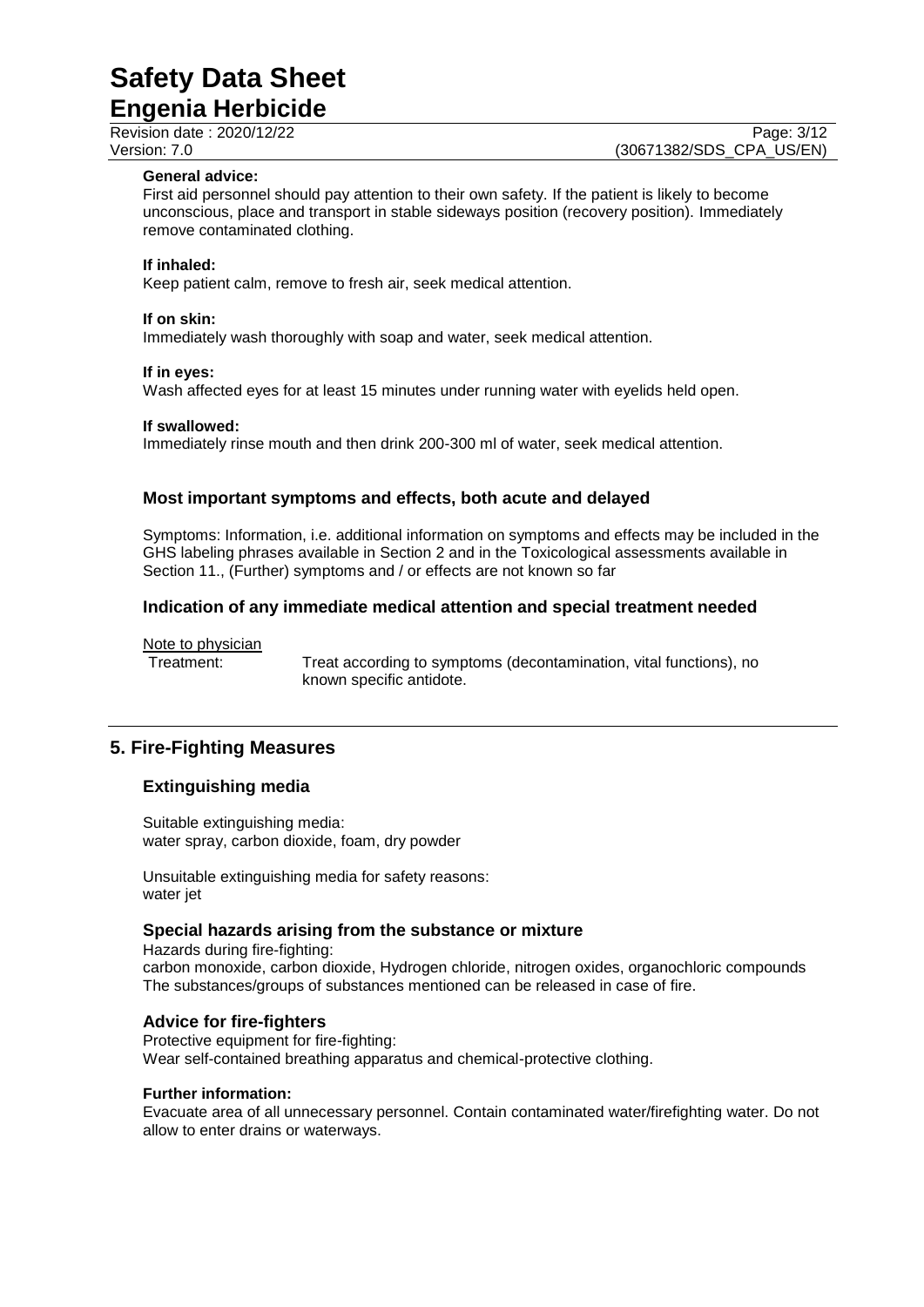**Engenia Herbicide** Revision date : 2020/12/22 Page: 4/12<br>
Version: 7.0 (30671382/SDS CPA US/EN)

#### **6. Accidental release measures**

#### **Personal precautions, protective equipment and emergency procedures**

Do not breathe vapour/spray. Use personal protective clothing. Avoid contact with the skin, eyes and clothing.

#### **Environmental precautions**

Do not discharge into the subsoil/soil. Do not discharge into drains/surface waters/groundwater.

#### **Methods and material for containment and cleaning up**

Dike spillage. Pick up with suitable absorbent material. Place into suitable containers for reuse or disposal in a licensed facility. Spilled substance/product should be recovered and applied according to label rates whenever possible. If application of spilled substance/product is not possible, then spills should be contained, solidified, and placed in suitable containers for disposal. After decontamination, spill area can be washed with water. Collect wash water for approved disposal.

#### **7. Handling and Storage**

#### **Precautions for safe handling**

RECOMMENDATIONS ARE FOR MANUFACTURING, COMMERCIAL BLENDING, AND PACKAGING WORKERS. PESTICIDE APPLICATORS & WORKERS must refer to the Product Label and Directions for Use attached to the product for Agricultural Use Requirements in accordance with the EPA Worker Protection Standard 40 CFR part 170. Ensure adequate ventilation. Provide good ventilation of working area (local exhaust ventilation if necessary). Keep away from sources of ignition - No smoking. Keep container tightly sealed. Protect against heat. Protect contents from the effects of light. Protect from air. Handle and open container with care. Do not open until ready to use. Once container is opened, content should be used as soon as possible. Avoid aerosol formation. Provide means for controlling leaks and spills. Do not return residues to the storage containers. Follow label warnings even after container is emptied. The substance/ product may be handled only by appropriately trained personnel. Avoid all direct contact with the substance/product. Avoid contact with the skin, eyes and clothing. Avoid inhalation of dusts/mists/vapours. Wear suitable personal protective clothing and equipment.

#### Protection against fire and explosion:

The relevant fire protection measures should be noted. Fire extinguishers should be kept handy. Avoid all sources of ignition: heat, sparks, open flame. Sources of ignition should be kept well clear. Avoid extreme heat. Keep away from oxidizable substances. Electrical equipment should conform to national electric code. Ground all transfer equipment properly to prevent electrostatic discharge. Electrostatic discharge may cause ignition.

#### **Conditions for safe storage, including any incompatibilities**

Segregate from foods and animal feeds.

Further information on storage conditions: Keep only in the original container in a cool, dry, wellventilated place away from ignition sources, heat or flame. Protect containers from physical damage. Protect against contamination. The authority permits and storage regulations must be observed.

#### **8. Exposure Controls/Personal Protection**

**Users of a pesticidal product should refer to the product label for personal protective equipment requirements.**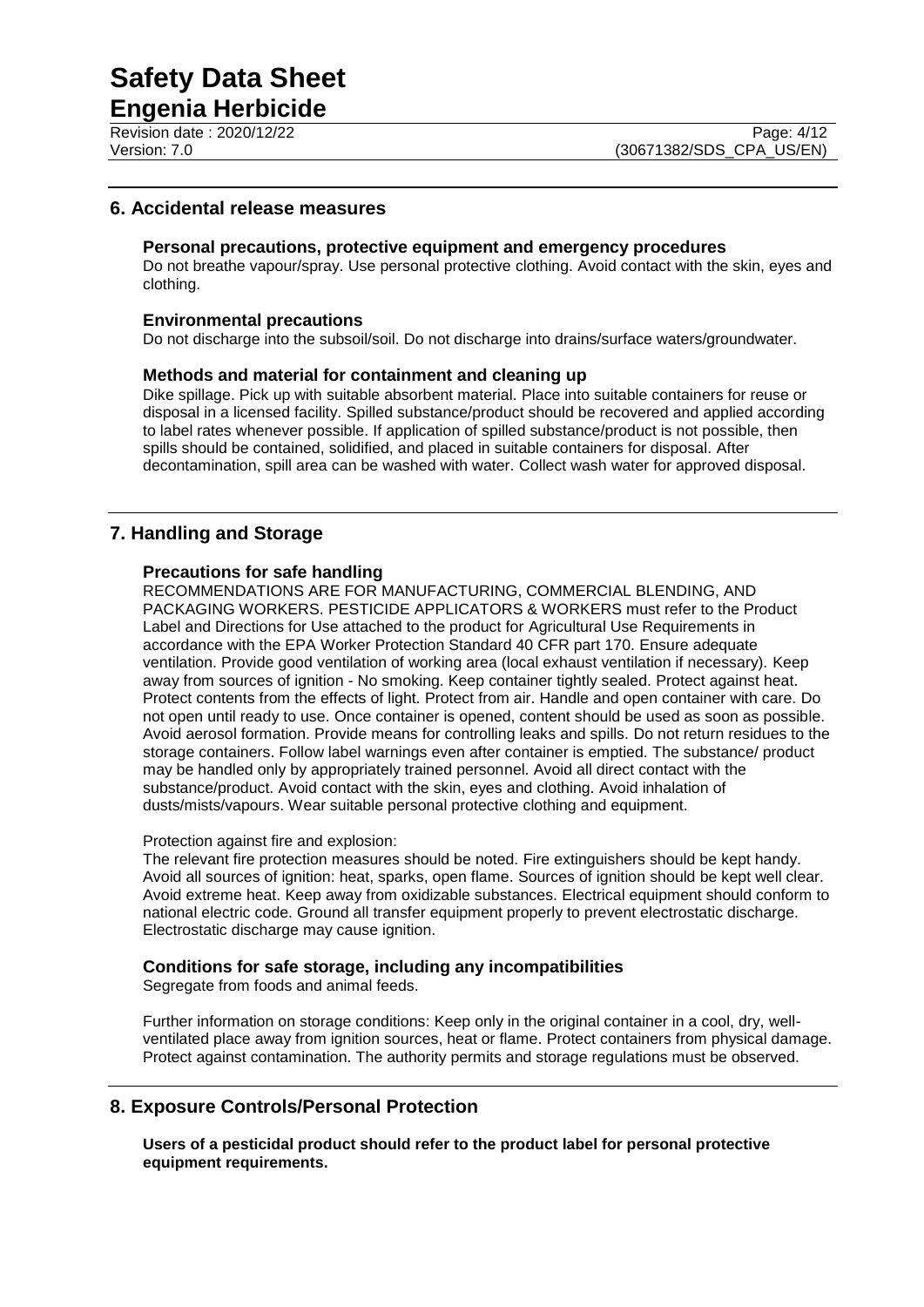**Engenia Herbicide**

No occupational exposure limits known.

#### **Advice on system design:**

Whenever possible, engineering controls should be used to minimize the need for personal protective equipment.

#### **Personal protective equipment**

#### **RECOMMENDATIONS FOR MANUFACTURING, COMMERCIAL BLENDING, AND PACKAGING WORKERS:**

#### **Respiratory protection:**

Wear respiratory protection if ventilation is inadequate. Wear a NIOSH-certified (or equivalent) organic vapour/particulate respirator. For situations where the airborne concentrations may exceed the level for which an air purifying respirator is effective, or where the levels are unknown or Immediately Dangerous to Life or Health (IDLH), use NIOSH-certified full facepiece pressure demand self-contained breathing apparatus (SCBA) or a full facepiece pressure demand supplied-air respirator (SAR) with escape provisions.

#### **Hand protection:**

Chemical resistant protective gloves, Protective glove selection must be based on the user's assessment of the workplace hazards.

#### **Eye protection:**

Safety glasses with side-shields. Tightly fitting safety goggles (chemical goggles). Wear face shield if splashing hazard exists.

#### **Body protection:**

Body protection must be chosen depending on activity and possible exposure, e.g. head protection, apron, protective boots, chemical-protection suit.

#### **General safety and hygiene measures:**

Wear long sleeved work shirt and long work pants in addition to other stated personal protective equipment. Work place should be equipped with a shower and an eye wash. Handle in accordance with good industrial hygiene and safety practice. Personal protective equipment should be decontaminated prior to reuse. Gloves must be inspected regularly and prior to each use. Replace if necessary (e.g. pinhole leaks). Remove contaminated clothing. Store work clothing separately. Hands and/or face should be washed before breaks and at the end of the shift. No eating, drinking, smoking or tobacco use at the place of work. Keep away from food, drink and animal feeding stuffs.

#### **9. Physical and Chemical Properties**

| Form:<br>Odour:             | liquid<br>odourless                                       |
|-----------------------------|-----------------------------------------------------------|
| Odour threshold:<br>Colour: | Not determined since toxic by inhalation.<br>vellow       |
| pH value:                   | clear<br>approx. 6.0 - 8.0                                |
| Melting point:              | $(1\%$ (m), 25 °C)<br>approx. 0 °C                        |
|                             | Information applies to the solvent.                       |
| Boiling point:              | approx. 100 °C<br>Information applies to the solvent.     |
| Flash point:                | approx. $> 100$ °C<br>Information applies to the solvent. |
| Flammability:               | not applicable                                            |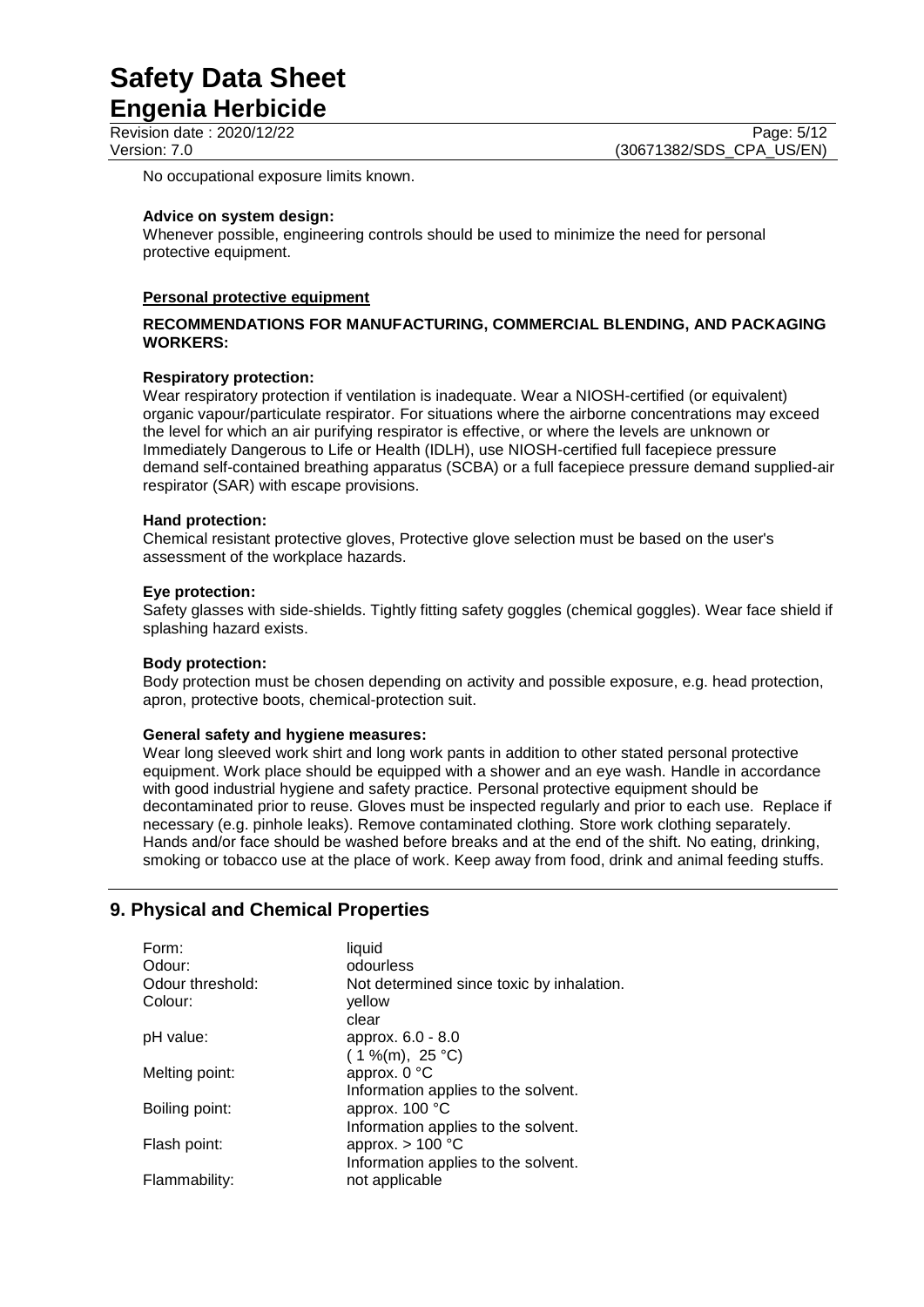**Engenia Herbicide**

| Revision date: 2020/12/22<br>Version: 7.0                                                                         |                                                                                                                                                                                                                                                   | Page: 6/12<br>(30671382/SDS_CPA_US/EN) |
|-------------------------------------------------------------------------------------------------------------------|---------------------------------------------------------------------------------------------------------------------------------------------------------------------------------------------------------------------------------------------------|----------------------------------------|
| Lower explosion limit:                                                                                            | As a result of our experience with this<br>product and our knowledge of its<br>composition we do not expect any<br>hazard as long as the product is used<br>appropriately and in accordance with<br>the intended use.                             |                                        |
| Upper explosion limit:                                                                                            | As a result of our experience with this<br>product and our knowledge of its<br>composition we do not expect any<br>hazard as long as the product is used<br>appropriately and in accordance with<br>the intended use.                             |                                        |
| Autoignition:                                                                                                     | Based on the water content the<br>product does not ignite.                                                                                                                                                                                        |                                        |
| Vapour pressure:                                                                                                  | approx. 23 hPa<br>(20 °C)<br>Information applies to the solvent.                                                                                                                                                                                  |                                        |
| Density:                                                                                                          | approx. 1.244 g/cm3<br>(20 °C)                                                                                                                                                                                                                    |                                        |
| Vapour density:<br>Partitioning coefficient n-<br>octanol/water (log Pow):                                        | not applicable<br>The statements are based on the<br>properties of the individual<br>components.                                                                                                                                                  |                                        |
| Information on: dicamba<br>Partitioning coefficient n-<br>octanol/water (log Pow):<br>--------------------------- | $-1.8$<br>(25 °C)                                                                                                                                                                                                                                 | (OECD Guideline<br>107)                |
| Thermal decomposition:                                                                                            | carbon monoxide, carbon dioxide, nitrogen dioxide, nitrogen<br>oxide<br>Stable at ambient temperature. If product is heated above<br>decomposition temperature toxic vapours may be released. To<br>avoid thermal decomposition, do not overheat. |                                        |
| Viscosity, dynamic:                                                                                               | approx. 67.49 mPa.s<br>(20 °C)<br>approx. 29.38 mPa.s<br>(40 °C)                                                                                                                                                                                  |                                        |
| Solubility in water:<br>Evaporation rate:<br>Other Information:                                                   | dispersible<br>not applicable<br>If necessary, information on other physical and chemical<br>parameters is indicated in this section.                                                                                                             |                                        |

#### **10. Stability and Reactivity**

#### **Reactivity**

No hazardous reactions if stored and handled as prescribed/indicated.

Oxidizing properties: not fire-propagating

#### **Chemical stability**

The product is stable if stored and handled as prescribed/indicated.

#### **Possibility of hazardous reactions**

The product is chemically stable. Hazardous polymerization will not occur. No hazardous reactions if stored and handled as prescribed/indicated.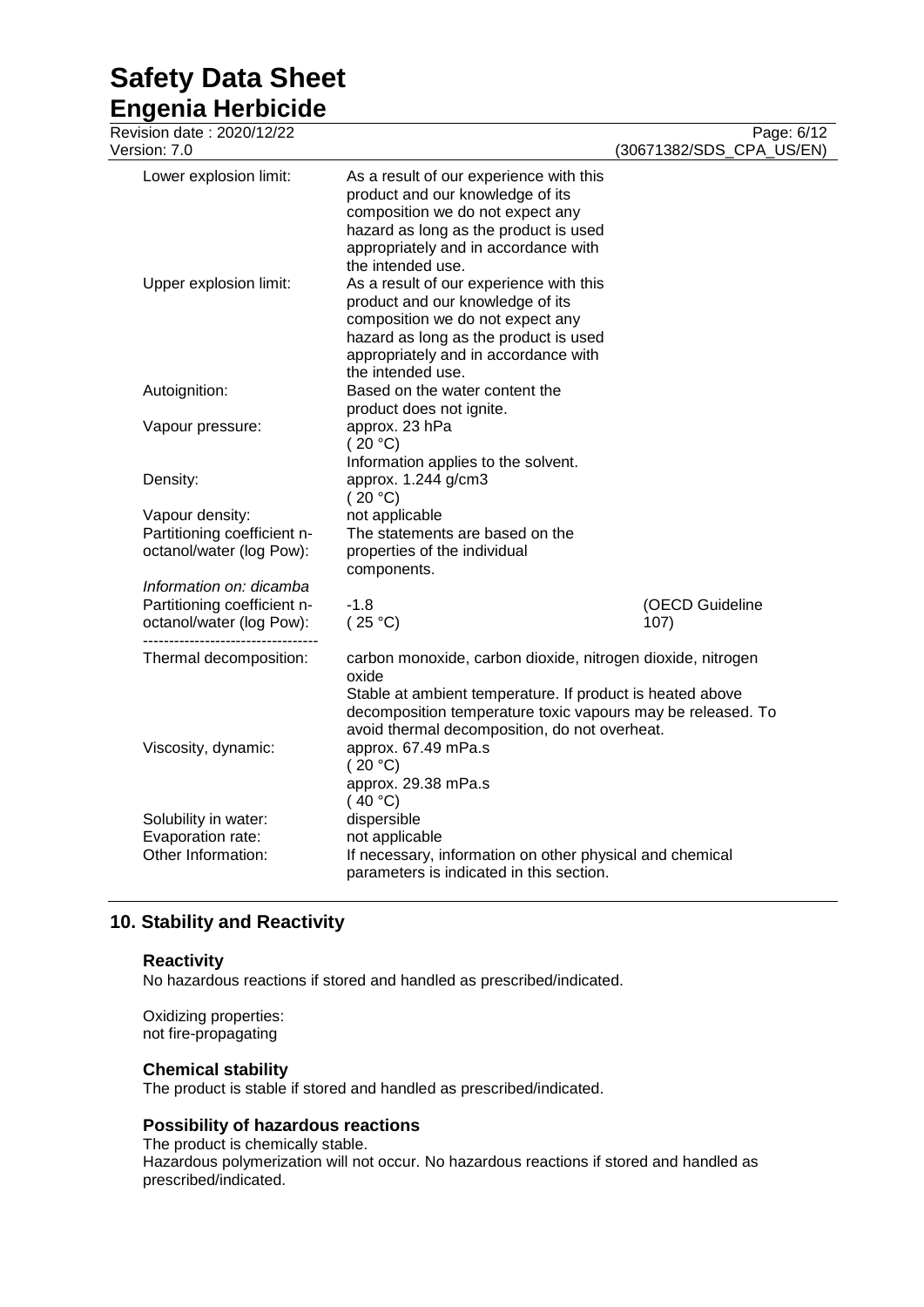**Engenia Herbicide**

Revision date : 2020/12/22 Page: 7/12<br>
Version: 7.0 (30671382/SDS CPA US/EN) (30671382/SDS\_CPA\_US/EN)

#### **Conditions to avoid**

Avoid all sources of ignition: heat, sparks, open flame. Avoid extreme temperatures. Avoid prolonged exposure to extreme heat. Avoid contamination. Avoid electro-static discharge. Avoid prolonged storage.

#### **Incompatible materials**

strong acids, strong bases, strong oxidizing agents

#### **Hazardous decomposition products**

Decomposition products:

Hazardous decomposition products: No hazardous decomposition products if stored and handled as prescribed/indicated.

Thermal decomposition: Possible thermal decomposition products: carbon monoxide, carbon dioxide, nitrogen dioxide, nitrogen oxide Stable at ambient temperature. If product is heated above decomposition temperature toxic vapours may be released. To avoid thermal decomposition, do not overheat.

#### **11. Toxicological information**

#### **Primary routes of exposure**

Routes of entry for solids and liquids are ingestion and inhalation, but may include eye or skin contact. Routes of entry for gases include inhalation and eye contact. Skin contact may be a route of entry for liquefied gases.

#### **Acute Toxicity/Effects**

Acute toxicity

Assessment of acute toxicity: Slightly toxic after single ingestion. Relatively nontoxic after short-term skin contact. Slightly toxic after short-term inhalation.

Oral Type of value: LD50 Species: rat Value: > 2,000 mg/kg

Inhalation Type of value: LC50 Species: rat (male/female) Value: 0.557 mg/l Exposure time: 4 h An aerosol was tested.

Dermal Type of value: LD50 Species: rat (male/female) Value: > 5,000 mg/kg No mortality was observed.

Assessment other acute effects

Assessment of STOT single: Based on the available information there is no specific target organ toxicity to be expected after a single exposure.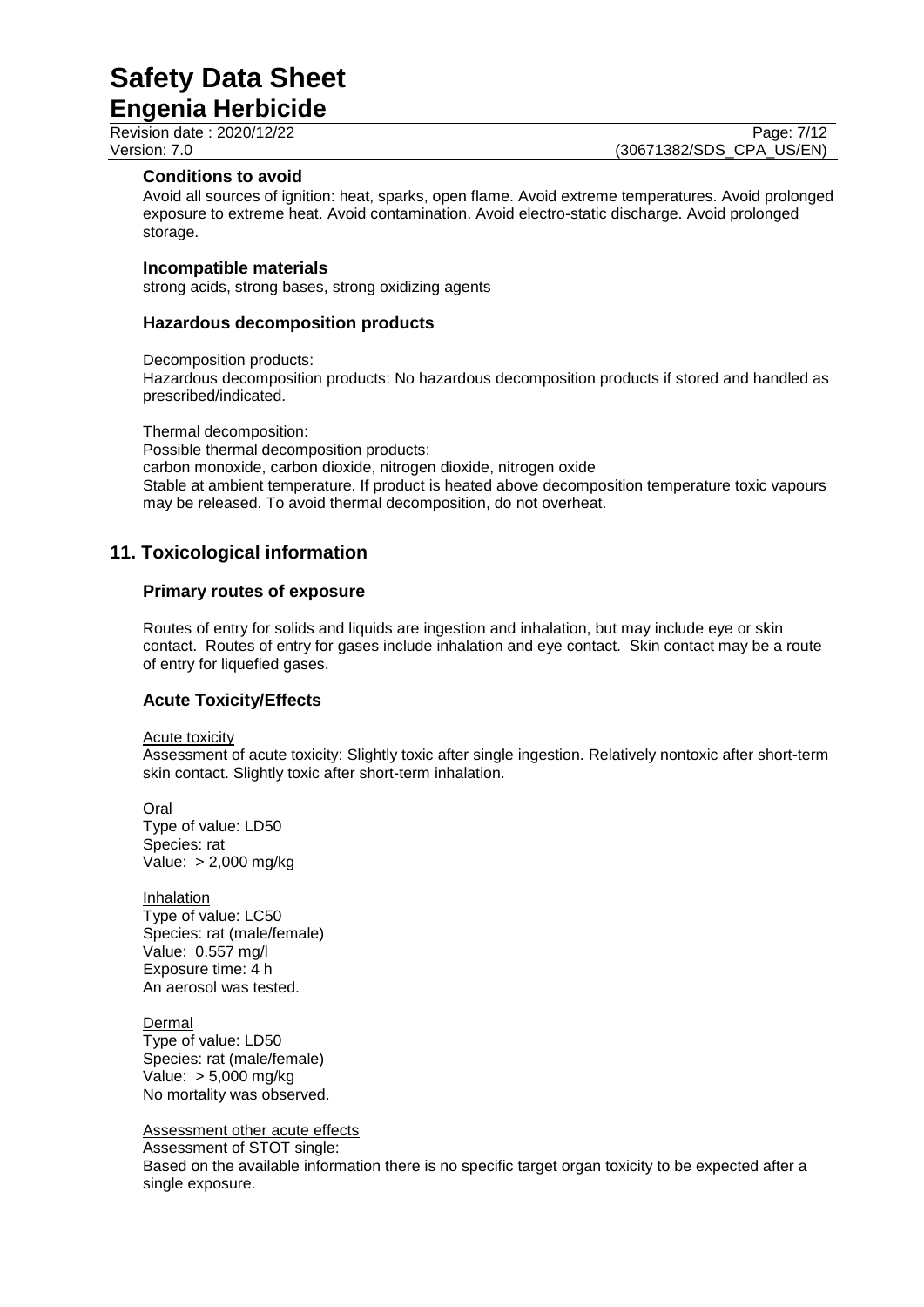**Engenia Herbicide**

Revision date : 2020/12/22 Page: 8/12<br>
Version: 7.0 (30671382/SDS CPA US/EN) (30671382/SDS CPA US/EN)

The product has not been tested. The statement has been derived from the properties of the individual components.

Irritation / corrosion

Assessment of irritating effects: May cause moderate but temporary irritation to the eyes. May cause slight irritation to the skin.

Skin Species: rabbit Result: non-irritant

Eye Species: rabbit Result: non-irritant

#### **Sensitization**

Assessment of sensitization: Skin sensitizing effects were not observed in animal studies.

Mouse Local Lymph Node Assay (LLNA) Species: mouse Result: Non-sensitizing.

#### **Chronic Toxicity/Effects**

#### Repeated dose toxicity

Assessment of repeated dose toxicity: No substance-specific organtoxicity was observed after repeated administration to animals. The product has not been tested. The statement has been derived from the properties of the individual components.

#### Genetic toxicity

Assessment of mutagenicity: The product has not been tested. The statement has been derived from the properties of the individual components.

#### *Information on: Dicamba*

*Assessment of mutagenicity: Results from a number of mutagenicity studies with microorganisms, mammalian cell culture and mammals are available. Taking into account all of the information, there is no indication that the substance is mutagenic.*

----------------------------------

#### **Carcinogenicity**

Assessment of carcinogenicity: The product has not been tested. The statement has been derived from the properties of the individual components.

#### *Information on: Dicamba*

*Assessment of carcinogenicity: In long-term studies in rats and mice in which the substance was given by feed, a carcinogenic effect was not observed.* ----------------------------------

Reproductive toxicity

Assessment of reproduction toxicity: The product has not been tested. The statement has been derived from the properties of the individual components. The results of animal studies gave no indication of a fertility impairing effect.

#### **Teratogenicity**

*Information on: Dicamba*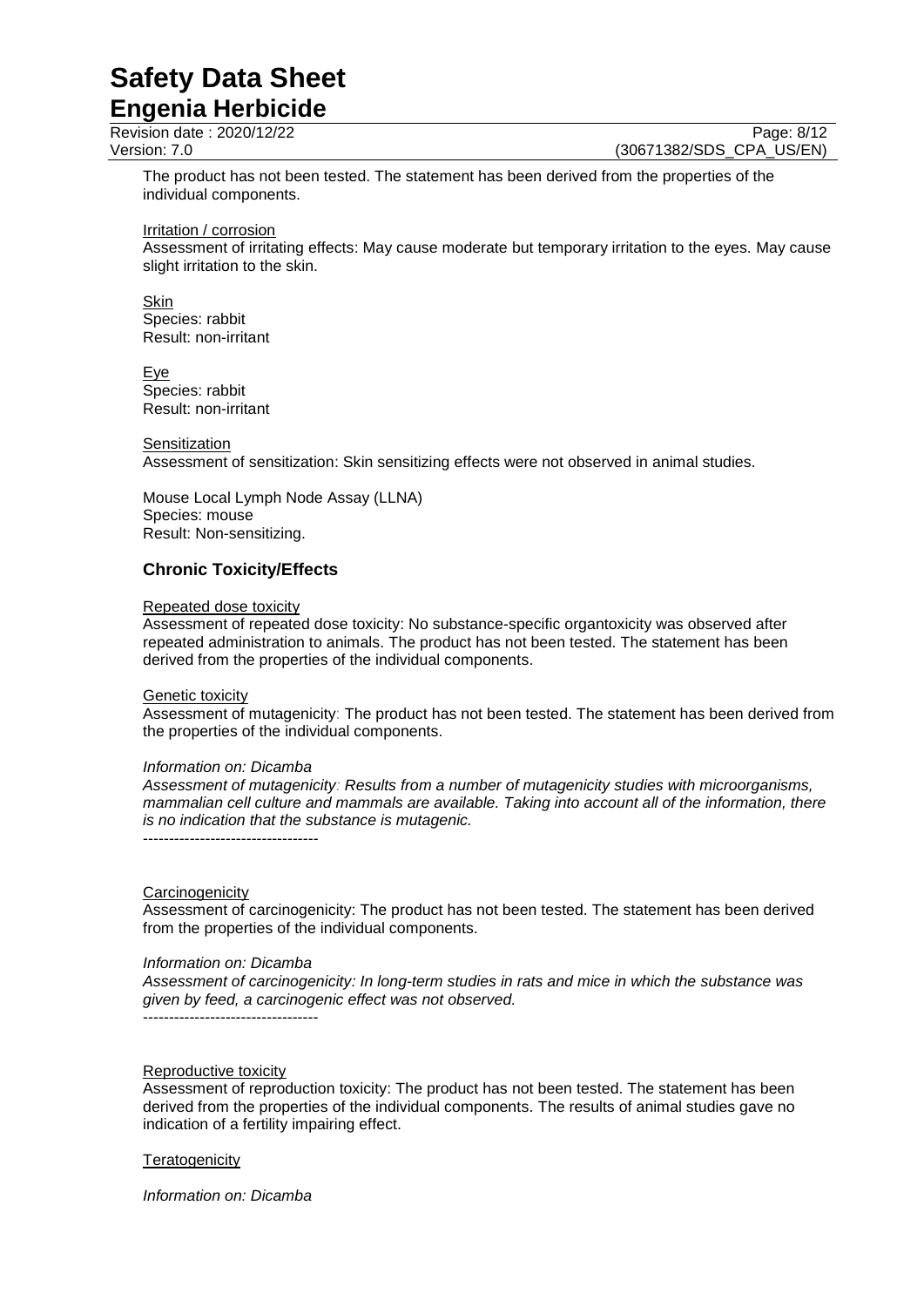### **Safety Data Sheet Engenia Herbicide**

Revision date : 2020/12/22 Page: 9/12<br>
Version: 7.0 (30671382/SDS CPA US/EN) (30671382/SDS CPA US/EN)

*Assessment of teratogenicity: Causes developmental effects in animals at high, maternally toxic doses.*

----------------------------------

#### Other Information

Inhalation data for mists/dusts were not used to classify this material for transportation because it is reasonably foreseeable that such concentrations would not be encountered by a human during transport (49CFR 173.132(b)(3)).

Medical conditions aggravated by overexposure

Individuals with pre-existing diseases of the respiratory system, skin or eyes may have increased susceptibility to excessive exposures.

#### **12. Ecological Information**

#### **Toxicity**

Aquatic toxicity

Assessment of aquatic toxicity: There is a high probability that the product is not acutely harmful to fish. Acutely harmful for aquatic invertebrates. Acutely toxic for aquatic plants.

Toxicity to fish LC50 (96 h) > 120 mg/l, Pimephales promelas (static)

Aquatic plants No observed effect concentration (72 h) 11.6 mg/l (growth rate), Pseudokirchneriella subcapitata (static)

EC50 (72 h) 96.4 mg/l (growth rate), Pseudokirchneriella subcapitata (static)

Chronic toxicity to aquatic invertebrates No observed effect concentration (21 d) > 100 mg/l, Daphnia magna

Aquatic invertebrates

*Information on: dicamba EC50 (48 h) > 41 mg/l, Daphnia magna* ----------------------------------

#### **Persistence and degradability**

Assessment biodegradation and elimination (H2O)

*Information on: dicamba* ----------------------------------

#### **Bioaccumulative potential**

Bioaccumulation potential

*Information on: dicamba* ----------------------------------

**Additional information**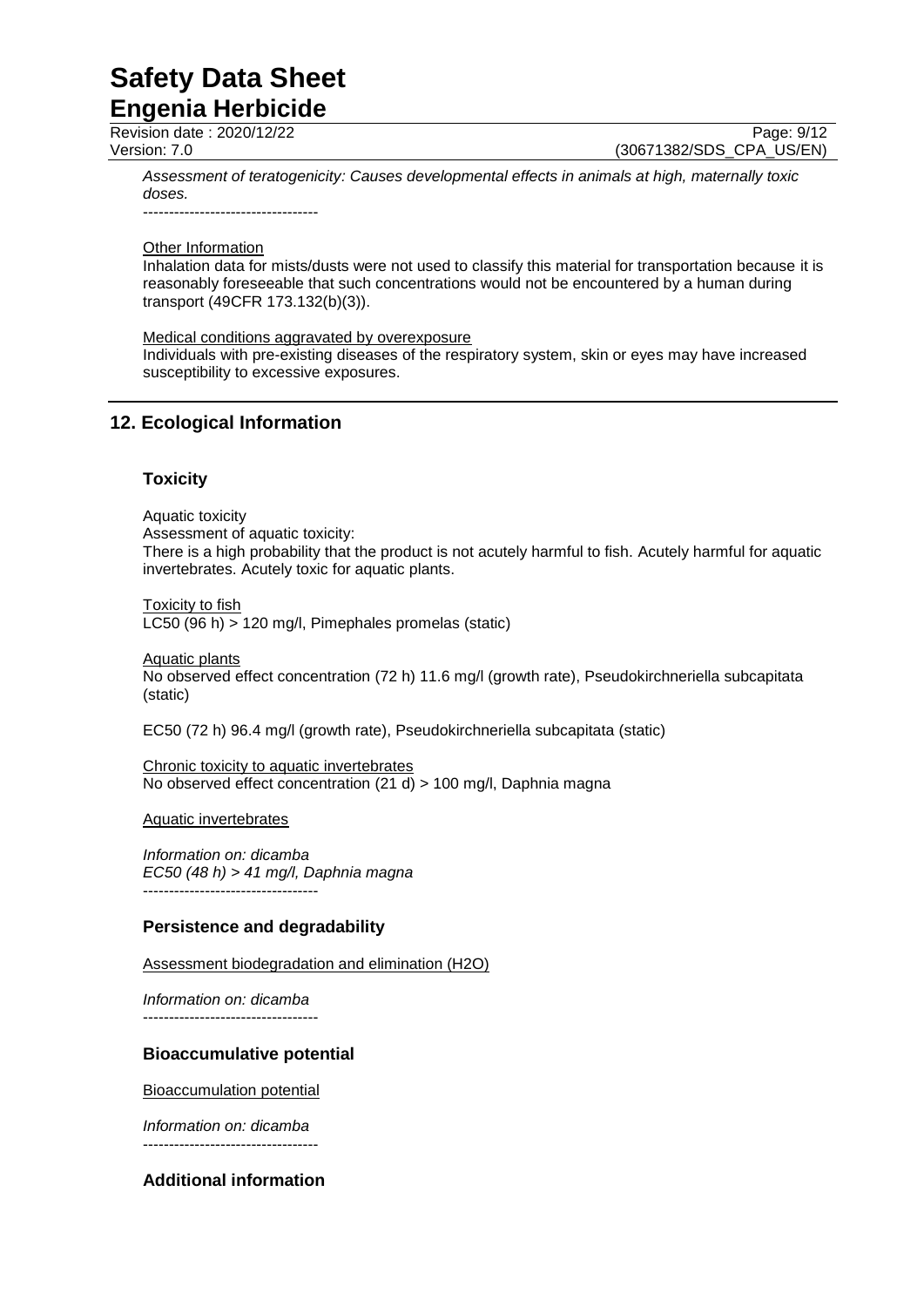**Engenia Herbicide**

Revision date : 2020/12/22 Page: 10/12<br>Version: 7.0 (30671382/SDS CPA US/EN) (30671382/SDS CPA US/EN)

Other ecotoxicological advice:

The product should not be allowed to reach either sewage waters or water purification plants.

#### **13. Disposal considerations**

#### **Waste disposal of substance:**

Pesticide wastes are regulated. Improper disposal of excess pesticide, spray mix or rinsate is a violation of federal law. If pesticide wastes cannot be disposed of according to label instructions, contact the State Pesticide or Environmental Control Agency or the Hazardous Waste representative at the nearest EPA Regional Office for guidance.

#### **Container disposal:**

Rinse thoroughly at least three times (triple rinse) in accordance with EPA recommendations. Consult state or local disposal authorities for approved alternative procedures such as container recycling. Recommend crushing, puncturing or other means to prevent unauthorized use of used containers.

#### **RCRA:**

The waste codes are manufacturer's recommendations based on the designated use of the product. Other use and special waste disposal treatment on customer's location may require different wastecode assigments. This product is not regulated by RCRA.

#### **14. Transport Information**

**Land transport** USDOT

Not classified as a dangerous good under transport regulations

**Sea transport** IMDG

Not classified as a dangerous good under transport regulations

#### **Air transport** IATA/ICAO

Not classified as a dangerous good under transport regulations

#### **Further information**

DOT: This product is regulated if the amount in a single receptacle exceeds the Reportable Quantity (RQ). Please refer to Section 15 of this SDS for the RQ for this product.

#### **15. Regulatory Information**

#### **Federal Regulations**

**Registration status:** Chemical TSCA, US blocked / not listed

Crop Protection TSCA, US released / exempt

**EPCRA 311/312 (Hazard categories):** Refer to SDS section 2 for GHS hazard classes applicable for this product.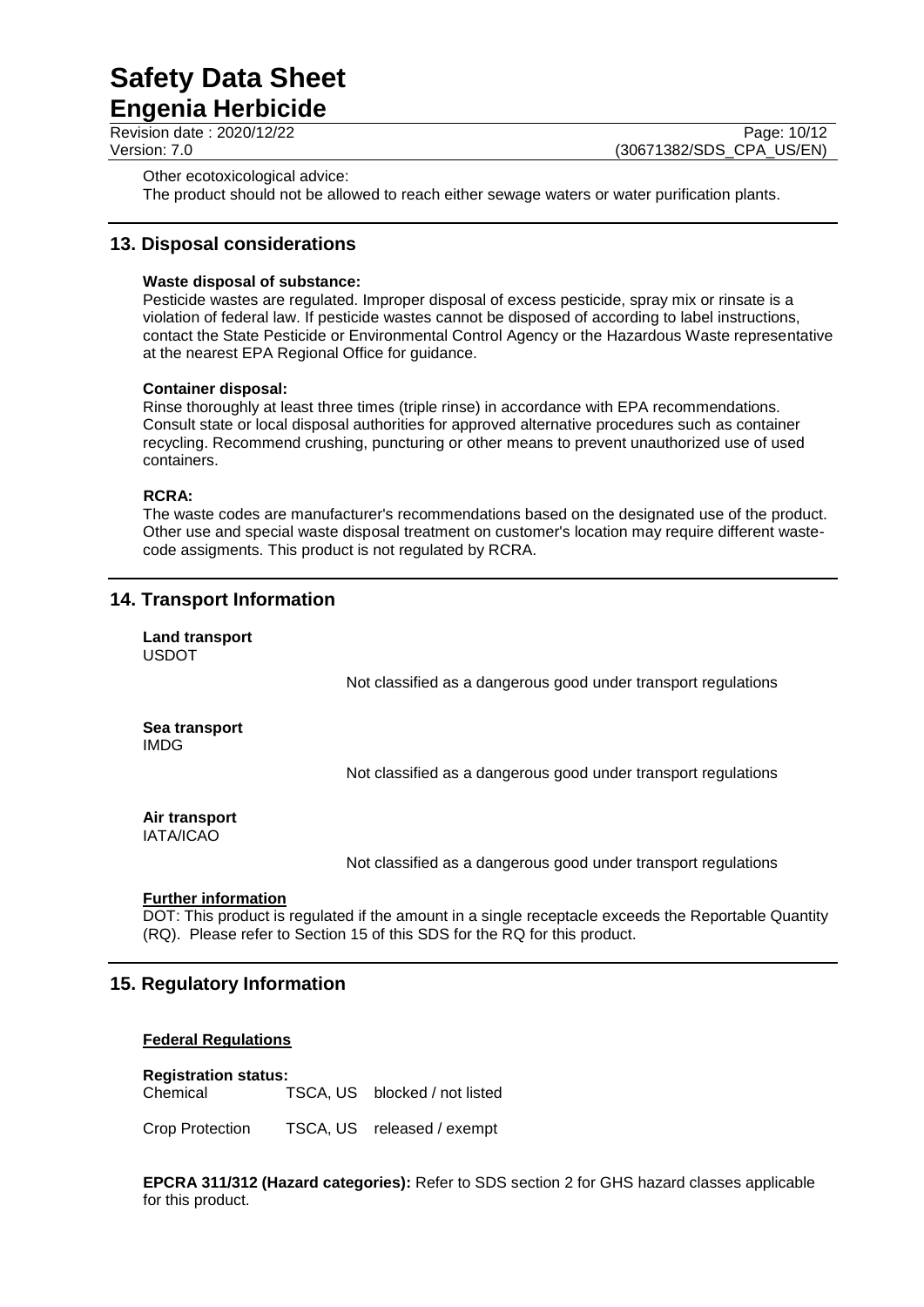**Engenia Herbicide** Revision date : 2020/12/22 Page: 11/12<br>Version: 7.0 (30671382/SDS CPA US/EN)

| <b>EPCRA 313:</b><br><b>CAS Number</b><br>1918-00-9 | <b>Chemical name</b><br>dicamba |                      |
|-----------------------------------------------------|---------------------------------|----------------------|
| <b>CERCLA RQ</b>                                    | <b>CAS Number</b>               | <b>Chemical name</b> |
| 1000 LBS                                            | 1918-00-9                       | dicamba              |

#### **State regulations**

| <b>State RTK</b> | <b>CAS Number</b> | <b>Chemical name</b> |
|------------------|-------------------|----------------------|
| PА               | 1918-00-9         | dicamba              |
| MA               | 1918-00-9         | dicamba              |
| NJ.              | 1918-00-9         | dicamba              |

#### **NFPA Hazard codes:**

| Health: 2 | Fire: 1 | Reactivity: 1 | Special: |
|-----------|---------|---------------|----------|
|-----------|---------|---------------|----------|

#### **Labeling requirements under FIFRA**

This chemical is a pesticide product registered by the Environmental Protection Agency and is subject to certain labeling requirements under federal pesticide law. These requirements differ from the classification criteria and hazard information required for safety data sheets, and workplace labels of non-pesticide chemicals. Following is the hazard information as required on the pesticide label.

CAUTION: KEEP OUT OF REACH OF CHILDREN. KEEP OUT OF REACH OF DOMESTIC ANIMALS. HARMFUL IF SWALLOWED. HARMFUL IF INHALED. Avoid inhalation of mists/vapours.

#### **16. Other Information**

#### **SDS Prepared by:**

BASF NA Product Regulations SDS Prepared on: 2020/12/22

We support worldwide Responsible Care® initiatives. We value the health and safety of our employees, customers, suppliers and neighbors, and the protection of the environment. Our commitment to Responsible Care is integral to conducting our business and operating our facilities in a safe and environmentally responsible fashion, supporting our customers and suppliers in ensuring the safe and environmentally sound handling of our products, and minimizing the impact of our operations on society and the environment during production, storage, transport, use and disposal of our products.

IMPORTANT: WHILE THE DESCRIPTIONS, DESIGNS, DATA AND INFORMATION CONTAINED HEREIN ARE PRESENTED IN GOOD FAITH AND BELIEVED TO BE ACCURATE , IT IS PROVIDED FOR YOUR GUIDANCE ONLY. BECAUSE MANY FACTORS MAY AFFECT PROCESSING OR APPLICATION/USE, WE RECOMMEND THAT YOU MAKE TESTS TO DETERMINE THE SUITABILITY OF A PRODUCT FOR YOUR PARTICULAR PURPOSE PRIOR TO USE. NO WARRANTIES OF ANY KIND, EITHER EXPRESSED OR IMPLIED, INCLUDING WARRANTIES OF MERCHANTABILITY OR FITNESS FOR A PARTICULAR PURPOSE, ARE MADE REGARDING PRODUCTS DESCRIBED OR DESIGNS, DATA OR INFORMATION SET